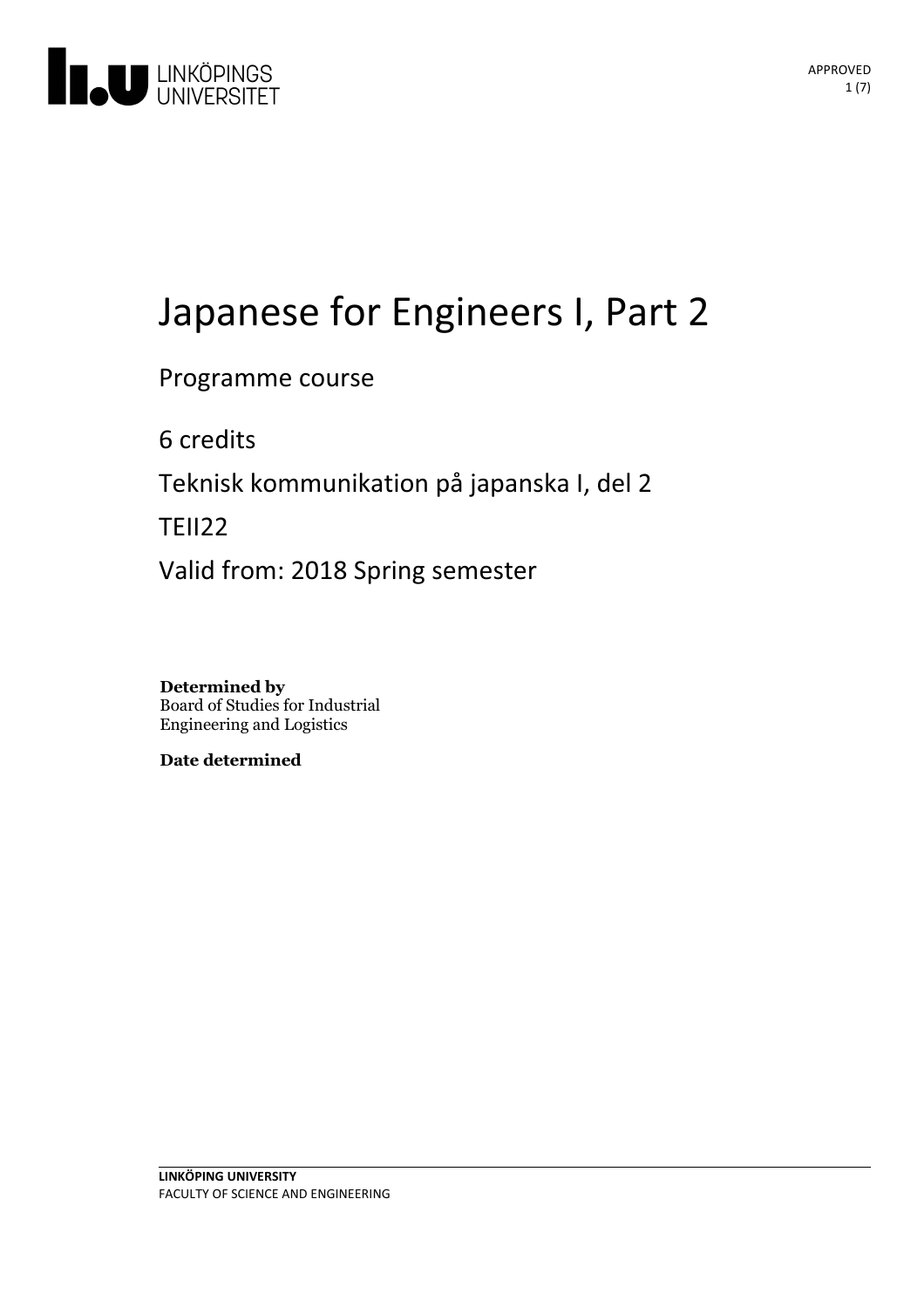### Main field of study

Language and Culture

Course level

First cycle

### Advancement level

 $G_1X$ 

### Course offered for

- Industrial Engineering and Management International, M Sc in Engineering
- Applied Physics and Electrical Engineering International, M Sc in Engineering

### Entry requirements

Note: Admission requirements for non-programme students usually also include admission requirements for the programme and threshold requirements for progression within the programme, or corresponding.

### Examination

| TEN <sub>1</sub> | Written Examination | 2.5 credits | U, 3, 4, 5 |
|------------------|---------------------|-------------|------------|
| TEN2             | Written examination | 2.5 credits | U, 3, 4, 5 |
| KTR1             | Oral Examination    | 0.5 credits | U.G        |
| KTR2             | Oral Examination    | 0.5 credits | U.G        |

### Grades

Four-grade scale, LiU, U, 3, 4, 5

### Department

Institutionen för ekonomisk och industriell utveckling

# Director of Studies or equivalent

Johan Holtström

#### Examiner Li Li Tunek

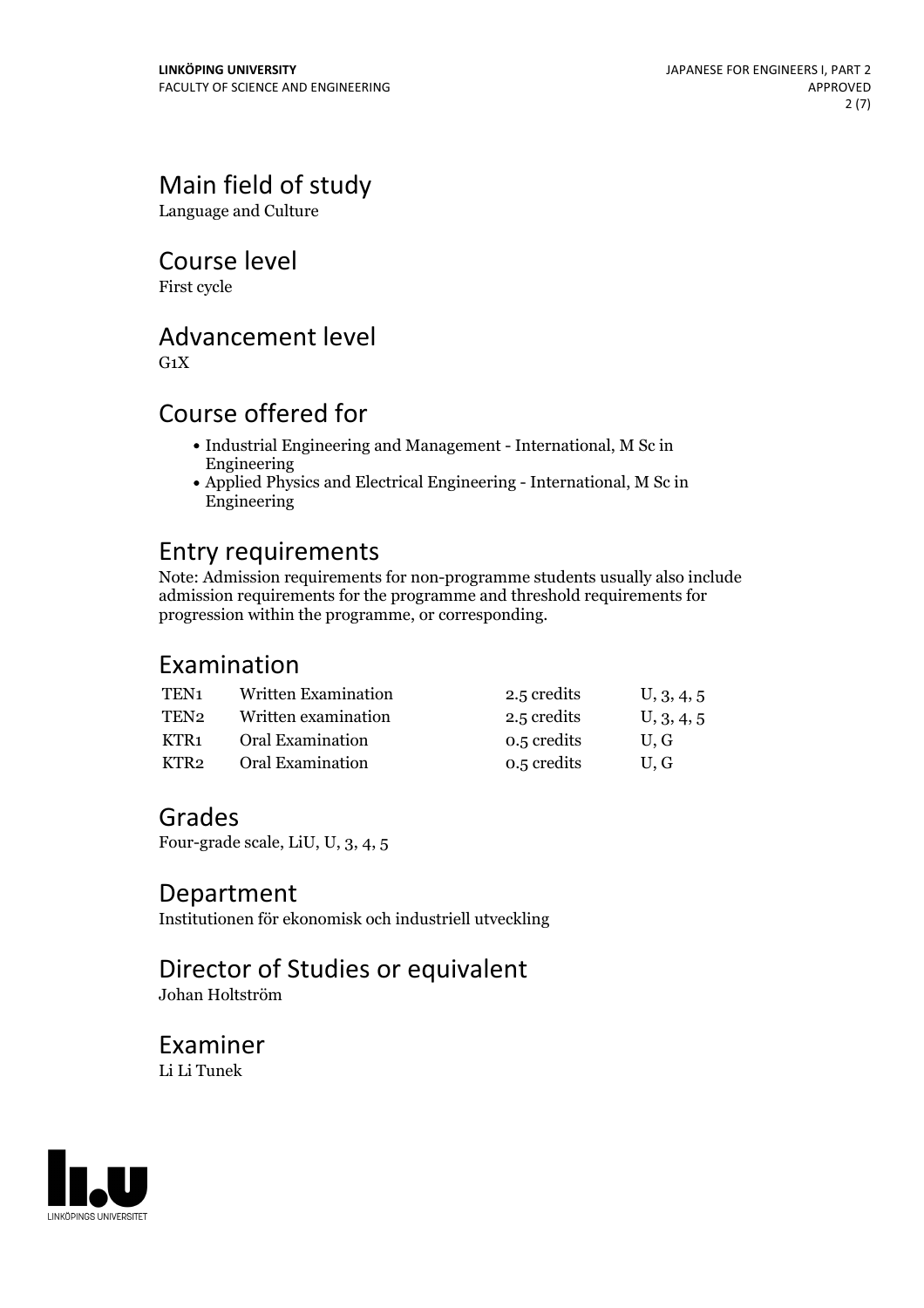## Education components

Preliminary scheduled hours: 48 h Recommended self-study hours: 112 h

### Course literature

Fastställs senare.

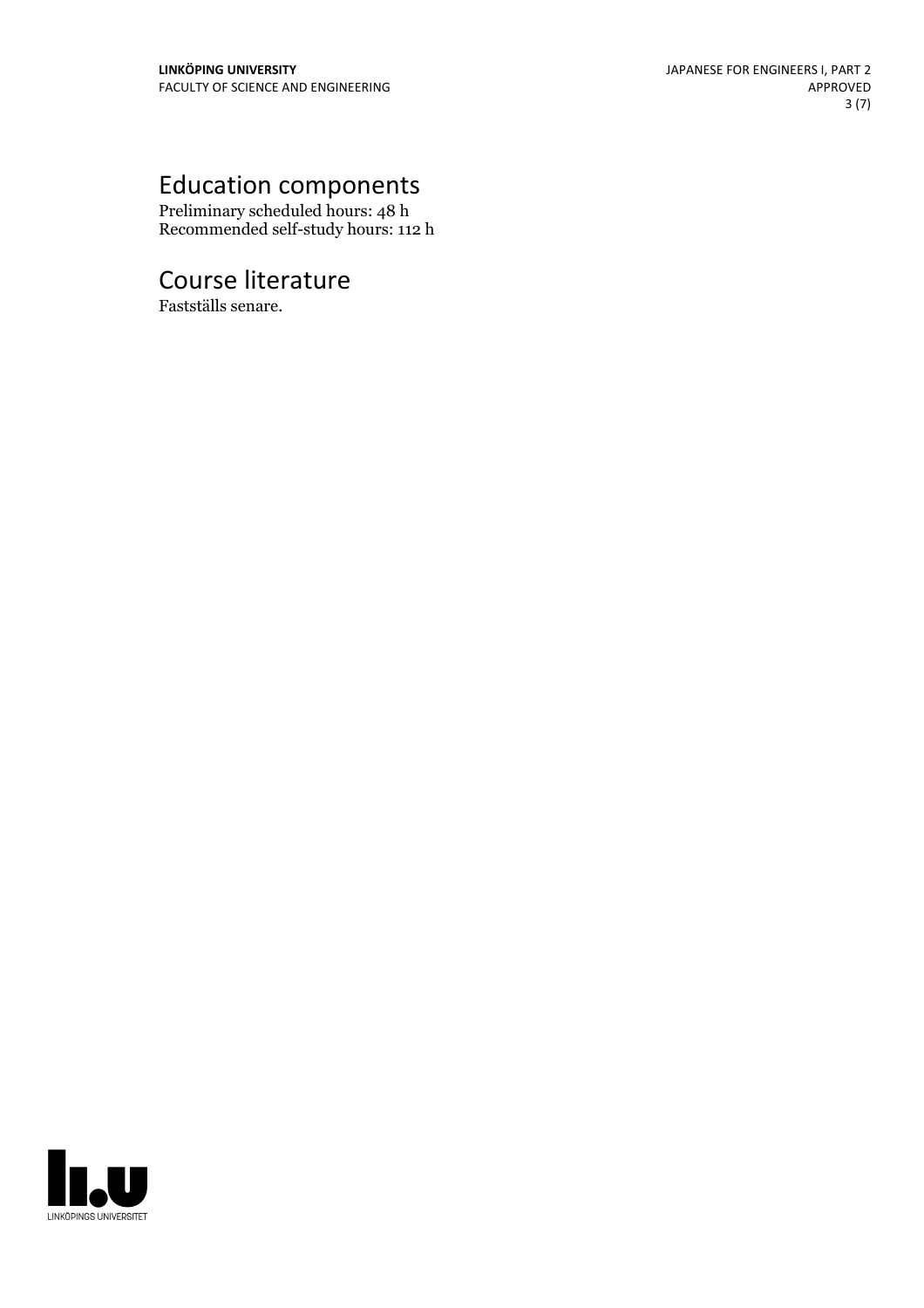### **Common rules**

#### **Course syllabus**

A syllabus has been established for each course. The syllabus specifies the aim and contents of the course, and the prior knowledge that a student must have in order to be able to benefit from the course.

#### **Timetabling**

Courses are timetabled after a decision has been made for this course concerning its assignment to a timetable module. A central timetable is not drawn up for courses with fewer than five participants. Most project courses do not have a central timetable.

#### **Interrupting a course**

The vice-chancellor's decision concerning regulations for registration, deregistration and reporting results (Dnr LiU-2015-01241) states that interruptions in study are to be recorded in Ladok. Thus, all students who do not participate in a course for which they have registered must record the interruption, such that the registration on the course can be removed. Deregistration from <sup>a</sup> course is carried outusing <sup>a</sup> web-based form: www.lith.liu.se/for-studenter/kurskomplettering?l=sv.

#### **Cancelled courses**

Courses with few participants (fewer than 10) may be cancelled or organised in a manner that differs from that stated in the course syllabus. The board of studies is to deliberate and decide whether a course is to be cancelled orchanged from the course syllabus.

#### **Regulations relatingto examinations and examiners**

Details are given in a decision in the university's rule book: http://styrdokument.liu.se/Regelsamling/VisaBeslut/622678.

#### **Forms of examination**

#### **Examination**

Written and oral examinations are held at least three times a year: once immediately after the end of the course, once in August, and once (usually) in one of the re-examination periods. Examinations held at other times are to follow a decision of the board of studies.

Principles for examination scheduling for courses that follow the study periods:

courses given in VT1 are examined for the first time in March, with re-

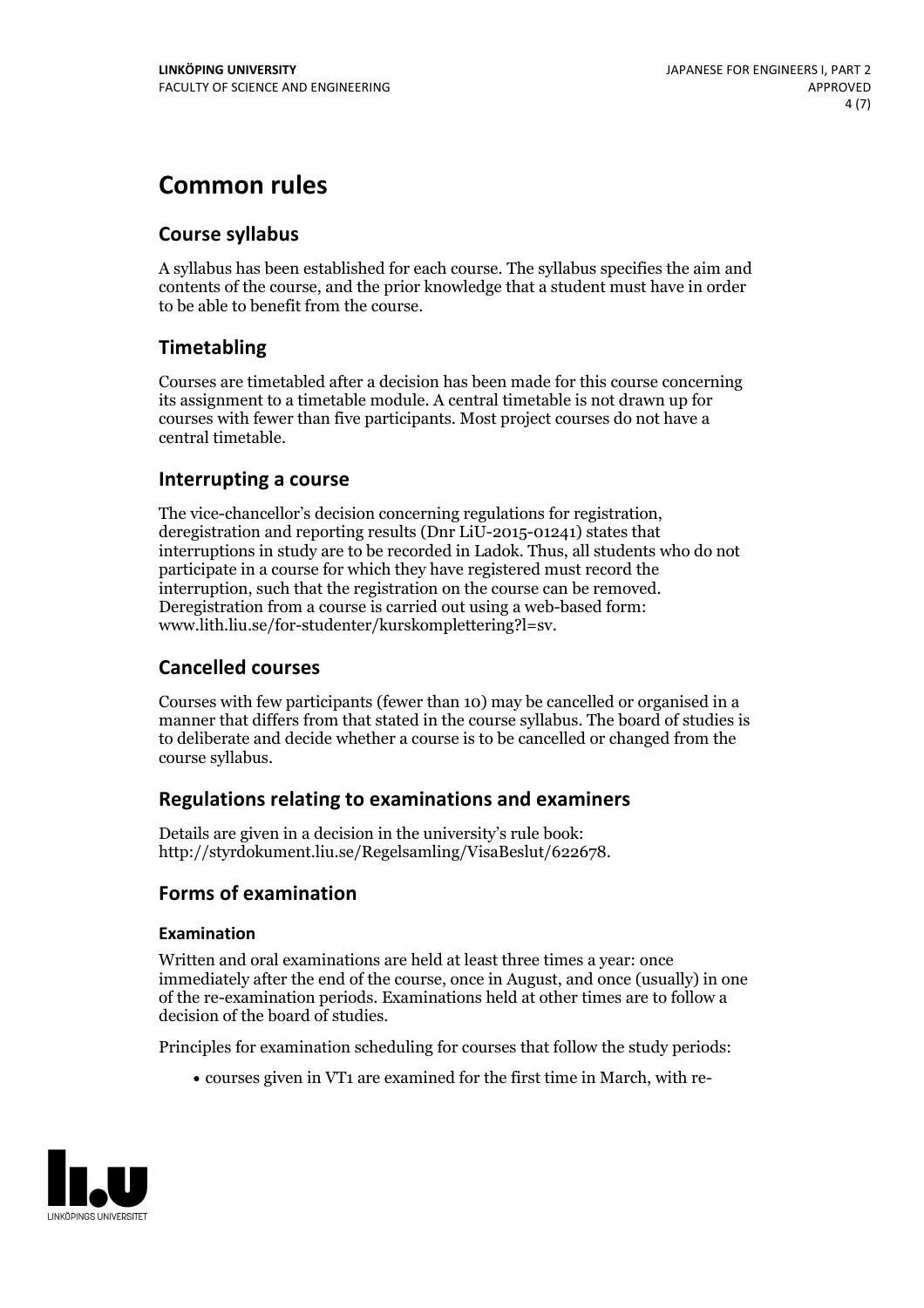examination in June and August

- courses given in VT2 are examined for the first time in May, with re-examination in August and October
- courses given in HT1 are examined for the first time in October, with re-examination in January and August
- courses given in HT2 are examined for the first time in January, with re-examination at Easter and in August.

The examination schedule is based on the structure of timetable modules, but there may be deviations from this, mainly in the case of courses that are studied and examined for several programmes and in lower grades (i.e. 1 and 2).

- Examinations for courses that the board of studies has decided are to be held in alternate years are held only three times during the year in which
- the course is given.<br>• Examinations for courses that are cancelled or rescheduled such that they are not given in one or several years are held three times during the year that immediately follows the course, with examination scheduling that corresponds to the scheduling that was in force before the course was cancelled or rescheduled.<br>• If teaching is no longer given for a course, three examination occurrences
- are held during the immediately subsequent year, while examinations are at the same time held for any replacement course that is given, or alternatively in association with other re-examination opportunities. Furthermore, an examination is held on one further occasion during the next subsequent year, unless the board of studies determines otherwise.<br>• If a course is given during several periods of the year (for programmes, or
- on different occasions for different programmes) the board orboards of studies determine together the scheduling and frequency of re-examination occasions.

#### **Registration for examination**

In order to take an examination, a student must register in advance at the Student Portal during the registration period, which opens 30 days before the date of the examination and closes 10 days before it. Candidates are informed of the location of the examination by email, four days in advance. Students who have not registered for an examination run the risk of being refused admittance to the examination, if space is not available.

Symbols used in the examination registration system:

- \*\* denotes that the examination is being given for the penultimate time.
- \* denotes that the examination is being given for the last time.

#### **Code of conduct for students during examinations**

Details are given in a decision in the university's rule book: http://styrdokument.liu.se/Regelsamling/VisaBeslut/622682.

#### **Retakes for higher grade**

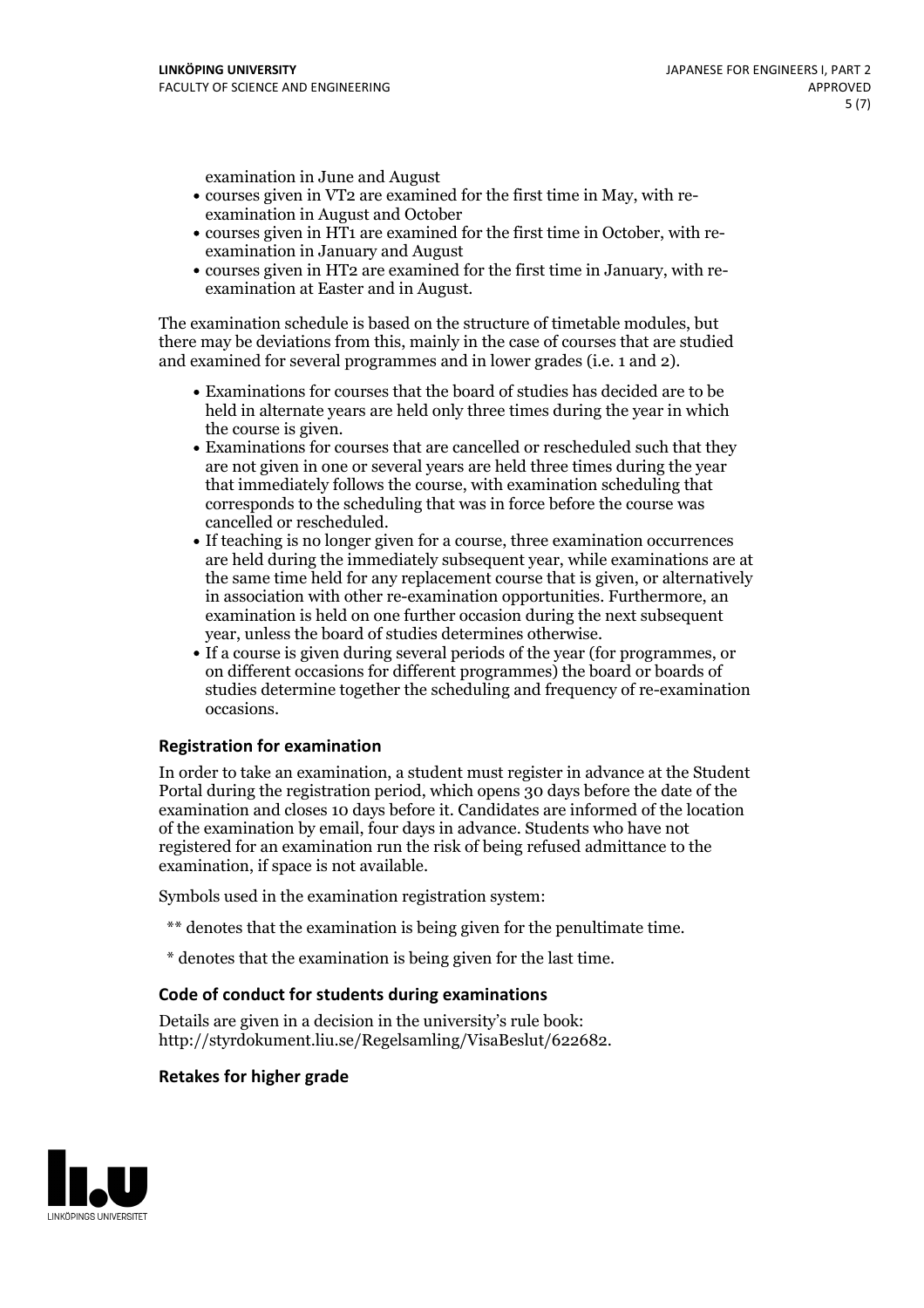Students at the Institute of Technology at LiU have the right to retake written examinations and computer-based examinations in an attempt to achieve a higher grade. This is valid for all examination components with code "TEN" and "DAT". The same right may not be exercised for other examination components, unless otherwise specified in the course syllabus.

#### **Retakes of other forms of examination**

Regulations concerning retakes of other forms of examination than written examinations and computer-based examinations are given in the LiU regulations for examinations and examiners, http://styrdokument.liu.se/Regelsamling/VisaBeslut/622678.

#### **Plagiarism**

For examinations that involve the writing of reports, in cases in which it can be assumed that the student has had access to other sources (such as during project work, writing essays, etc.), the material submitted must be prepared in accordance with principles for acceptable practice when referring to sources (references or quotations for which the source is specified) when the text, images, ideas, data, etc. of other people are used. It is also to be made clear whether the author has reused his or her own text, images, ideas, data, etc. from previous examinations.

A failure to specify such sources may be regarded as attempted deception during examination.

#### **Attempts to cheat**

In the event of <sup>a</sup> suspected attempt by <sup>a</sup> student to cheat during an examination, or when study performance is to be assessed as specified in Chapter <sup>10</sup> of the Higher Education Ordinance, the examiner is to report this to the disciplinary board of the university. Possible consequences for the student are suspension from study and a formal warning. More information is available at https://www.student.liu.se/studenttjanster/lagar-regler-rattigheter?l=sv.

#### **Grades**

The grades that are preferably to be used are Fail (U), Pass (3), Pass not without distinction  $(4)$  and Pass with distinction  $(5)$ . Courses under the auspices of the faculty board of the Faculty of Science and Engineering (Institute of Technology) are to be given special attention in this regard.

- 1. Grades U, 3, 4, 5 are to be awarded for courses that have written
- examinations. 2. Grades Fail (U) and Pass (G) may be awarded for courses with <sup>a</sup> large degree of practical components such as laboratory work, project work and group work.

#### **Examination components**

- 
- 1. Grades U, 3, 4, <sup>5</sup> are to be awarded for written examinations (TEN). 2. Grades Fail (U) and Pass (G) are to be used for undergraduate projects and other independent work.